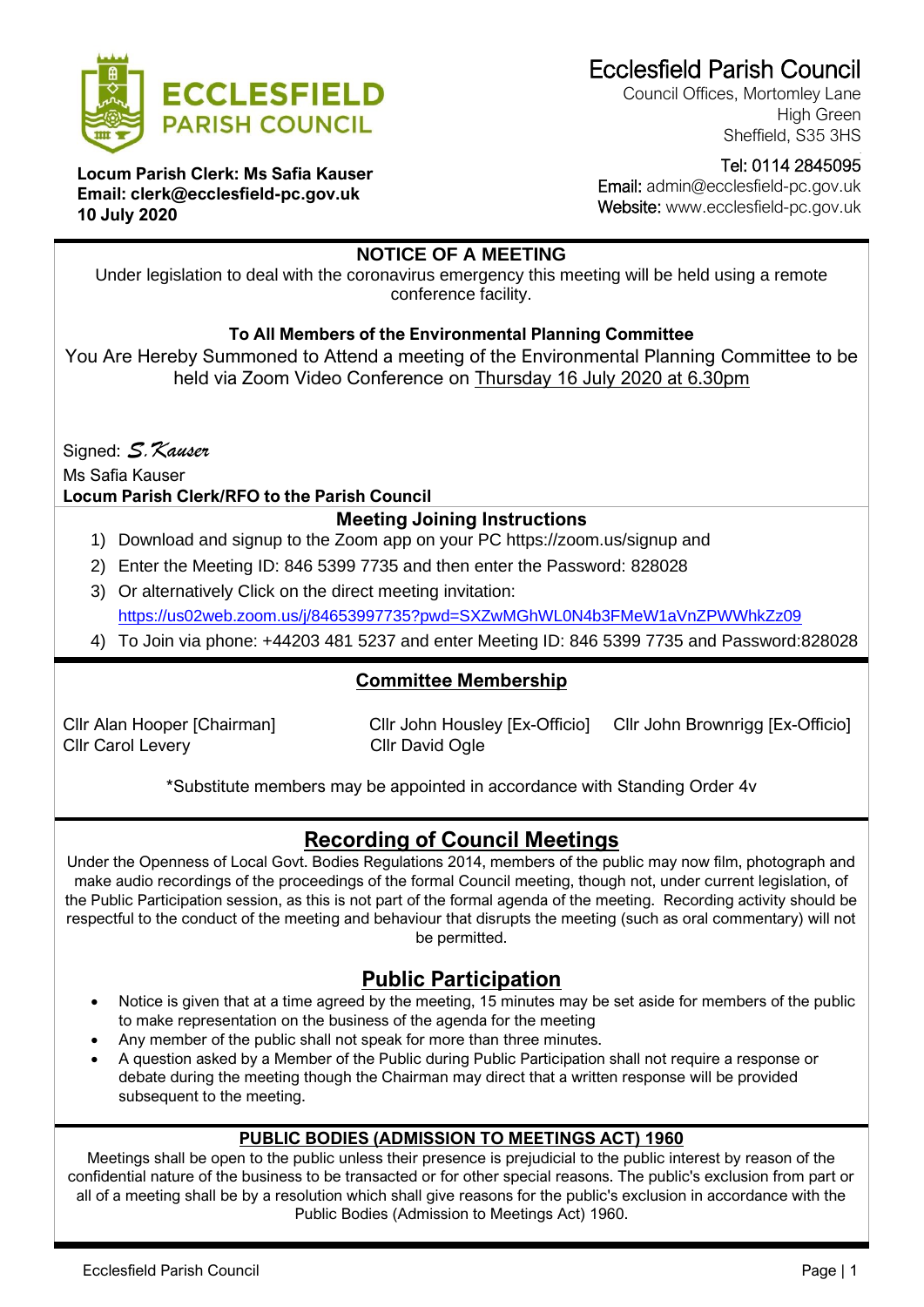| <u>AGENDA</u> |                                                                                                                                                                                                                                                                                                                                                                                                                                                                                                                                                                                                                                                                                                                                                                                             |  |
|---------------|---------------------------------------------------------------------------------------------------------------------------------------------------------------------------------------------------------------------------------------------------------------------------------------------------------------------------------------------------------------------------------------------------------------------------------------------------------------------------------------------------------------------------------------------------------------------------------------------------------------------------------------------------------------------------------------------------------------------------------------------------------------------------------------------|--|
| 1.            | <b>Chairman's Opening Remarks</b><br>To receive the Chairman's opening remarks.                                                                                                                                                                                                                                                                                                                                                                                                                                                                                                                                                                                                                                                                                                             |  |
|               | Note: In accordance with the Remote Standing Orders Addendum, the Chairman will notify those<br>present about the holding of virtual meetings.                                                                                                                                                                                                                                                                                                                                                                                                                                                                                                                                                                                                                                              |  |
| 2.            | <b>Election of Committee Vice-Chair</b><br>To elect a committee vice-chair for the ensuing year.                                                                                                                                                                                                                                                                                                                                                                                                                                                                                                                                                                                                                                                                                            |  |
| 3.            | <b>Apologies for Absence</b><br>To receive and approve apologies for absence and reasons given to the Clerk prior to the meeting.                                                                                                                                                                                                                                                                                                                                                                                                                                                                                                                                                                                                                                                           |  |
| 4.            | <b>Declarations of Disclosable Pecuniary and Other Interests</b><br>4.1 To receive declarations of disclosable pecuniary interests (DPI) and personal and prejudicial<br>interests from members on matters to be considered at the meeting in accordance with the Localism<br>Act 2011 (section 30 to 33). Officers are required to make a formal declaration about council contracts<br>where the employee has a financial interest in accordance with the LGA 1972, s117.<br>Note: Members must generally declare a disclosable pecuniary interest which he or she has in any<br>item on the Agenda. A Member with a disclosable pecuniary interest may not participate in any<br>discussion of the matter at the meeting and must not participate in any vote taken on the matter at the |  |
|               | meeting. In addition, the Council's Standing Orders require a Member with a disclosable pecuniary<br>interest to leave the room where the meeting is held while any discussion or voting takes place.<br>4.2 To receive, consider and record Councillors requests for DPI dispensation (section 31 Localism<br>Act 2011) in connection with items on this agenda. Applications for this must be made in writing to the<br>Clerk prior to the meeting.                                                                                                                                                                                                                                                                                                                                       |  |
| 5.            | <b>Public Participation</b><br>To receive questions from members of the public to make representation on the business of the<br>agenda for the meeting. No resolutions can be made under public participation.                                                                                                                                                                                                                                                                                                                                                                                                                                                                                                                                                                              |  |
| 6.            | <b>Minutes</b><br>6.1 To approve the draft minutes of the Environmental Planning committee held on 21 May 2020.<br>(copy enclosed)                                                                                                                                                                                                                                                                                                                                                                                                                                                                                                                                                                                                                                                          |  |
|               | 6.2 To note that the scheduled meeting of the Environmental Planning committee for 18 <sup>th</sup> June 2020<br>did not take place due to the committee quorum not being met.                                                                                                                                                                                                                                                                                                                                                                                                                                                                                                                                                                                                              |  |
| 7.            | Exclusion of Press and Public - Public Bodies (Admission to Meetings Act) 1960<br>To consider and resolve any agenda items that require the exclusion of the Press and Public in<br>accordance with the Public Bodies (Admissions to Meetings) Act 1960 for matters appertaining to<br>confidential or exempt information.                                                                                                                                                                                                                                                                                                                                                                                                                                                                  |  |
| 8.            | <b>Planning Matters</b><br>8.1 To note the list of planning applications considered for comment since the last meeting and<br>delegated to the Admin Officer in accordance with Council Policy.                                                                                                                                                                                                                                                                                                                                                                                                                                                                                                                                                                                             |  |
|               | Note: A total of three applications were received. Due to administration issues an extension was<br>requested by the Parish Council.                                                                                                                                                                                                                                                                                                                                                                                                                                                                                                                                                                                                                                                        |  |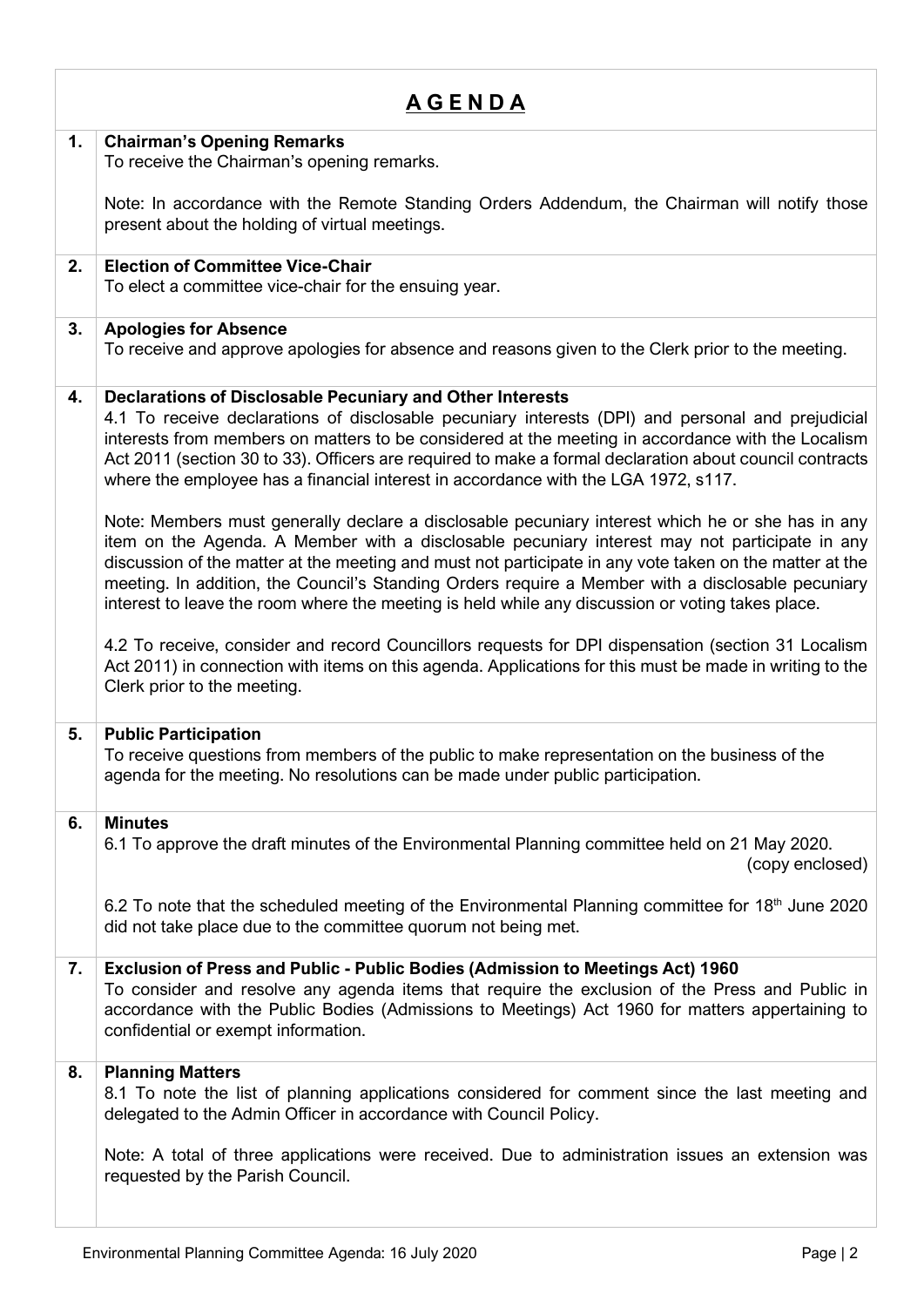|              |                                                                  |                                                                               | 8.2 To consider and comment on planning applications within the Ecclesfield Parish Council boundary<br>on the Sheffield City Council planning portal. Any applications received by the Clerk after publishing                                                                                                                                                                                                                                                            |               |
|--------------|------------------------------------------------------------------|-------------------------------------------------------------------------------|--------------------------------------------------------------------------------------------------------------------------------------------------------------------------------------------------------------------------------------------------------------------------------------------------------------------------------------------------------------------------------------------------------------------------------------------------------------------------|---------------|
| Date Rec     | the agenda will be tabled at the meeting.<br><b>Planning Ref</b> | Site Location                                                                 | <b>Brief Description of Proposal</b>                                                                                                                                                                                                                                                                                                                                                                                                                                     | Date Due      |
| 19 May 2020  | 20/01533/FUL                                                     | The Old Warehouse,<br>Westwood Road, High<br>Green, Sheffield, S35<br>4LE     | Two storey rear extension to<br>dwelling<br>house<br>including<br>balcony and raising the existing<br>roof                                                                                                                                                                                                                                                                                                                                                               | *02 June 2020 |
| 20 May 2020  | 20/01248/FUL                                                     | 25 Vicarage Crescent,<br>Sheffield, S35 8RE                                   | Demolition of attached<br>side<br>garage and erection of two-<br>storey extension with integral<br>garage to dwelling house                                                                                                                                                                                                                                                                                                                                              | *03 June 2020 |
| 20 June 2020 | 20/01678/FUL                                                     | British Telecom,<br>Telephone Exchange,<br>Nether Lane,<br>Sheffield, S35 9ZX | Removal of 1no glass pane<br>from window on northwest<br>elevation and 2 no glass panes<br>on southeast elevation and<br>replacement with aluminum<br>louvres                                                                                                                                                                                                                                                                                                            | *02 June 2020 |
| 24 June 2020 | 20/01840/FUL                                                     | 62 Blackburn<br>Crescent, Sheffield,<br>S35 2EF                               | Extension to front porch lean-to<br>roof to form a canopy to garage                                                                                                                                                                                                                                                                                                                                                                                                      | 08 July 2020  |
| 29 June 2020 | 20/01852/FUL                                                     | Harrison Springs,<br>Penistone Road,<br>Grenoside, Sheffield,<br>S35 1RS      | Erection of dormer window to<br>front, extension to existing front,<br>side and rear dormers, erection<br>of two-storey front extension<br>and alterations to the<br>fenestration of the<br>dwelinghouse including Juliet<br>balcony to front.                                                                                                                                                                                                                           | 13 July 2020  |
| 30 June 2020 | 20/01886/FUL                                                     | 97 Station Road,<br>Chapeltown, Sheffield,<br><b>S35 2XF</b>                  | Alterations to the hours of<br>opening. Monday 9-2,<br>Tues/Weds/Thurs 9-8, Fridays<br>9-5, Saturdays 9-4. (Application<br>under Sec 73 to vary condition<br>no.4 (hours of use) as imposed<br>by planning permission<br>20/00045/FUL-use of ground<br>floor residential unit (Use Class<br>C3) as a hair and beauty salon<br>(Use Class A1) including<br>demolition of conservatory,<br>formation of shopfront, and<br>erection of external access<br>stairway to rear. | 14 July 2020  |
| 30 June 2020 | 20/01408/OUT                                                     | Land adjacent 19,<br>Westwood Road, High<br>Green, Sheffield, S35<br>4LE      | Outline planning permission<br>(with all matters reserved) for<br>residential development (Use<br>Class C3 - Dwellinghouses).                                                                                                                                                                                                                                                                                                                                            | 14 July 2020  |

Note: Applications marked with an asterix denote that an extension has been requested from Sheffield City Council.

8.3 To receive notifications of any planning decision notices [listed].

| <b>Planning Ref</b> | Site Location/Proposal                                       | Outcome                          |
|---------------------|--------------------------------------------------------------|----------------------------------|
| 20/01533/FUL        | Site: 51 Frostings Close, Sheffield, S35 8NT                 | Decision Date: 10 June 2020      |
|                     | Proposal: Demolition of conservatory and single-storey side  | Planning permission              |
|                     | extension, erection of two/storey rear extension and two-    | <b>GRANTED by SCC subject to</b> |
|                     | storey extension to dwellinghouse                            | conditions and reasons           |
| 20/00441/FUL        | Site: 250 Thompson Hill, Sheffield, S35 4JW                  | Decision Date: 10 June 2020      |
|                     | Proposal: Type A – conversion of garage to kitchen and       | Planning permission              |
|                     | alterartions to door window designs and increase in height,  | REFUSED due to reasons           |
|                     | Type B – raising ridge height to form roof in roof space and |                                  |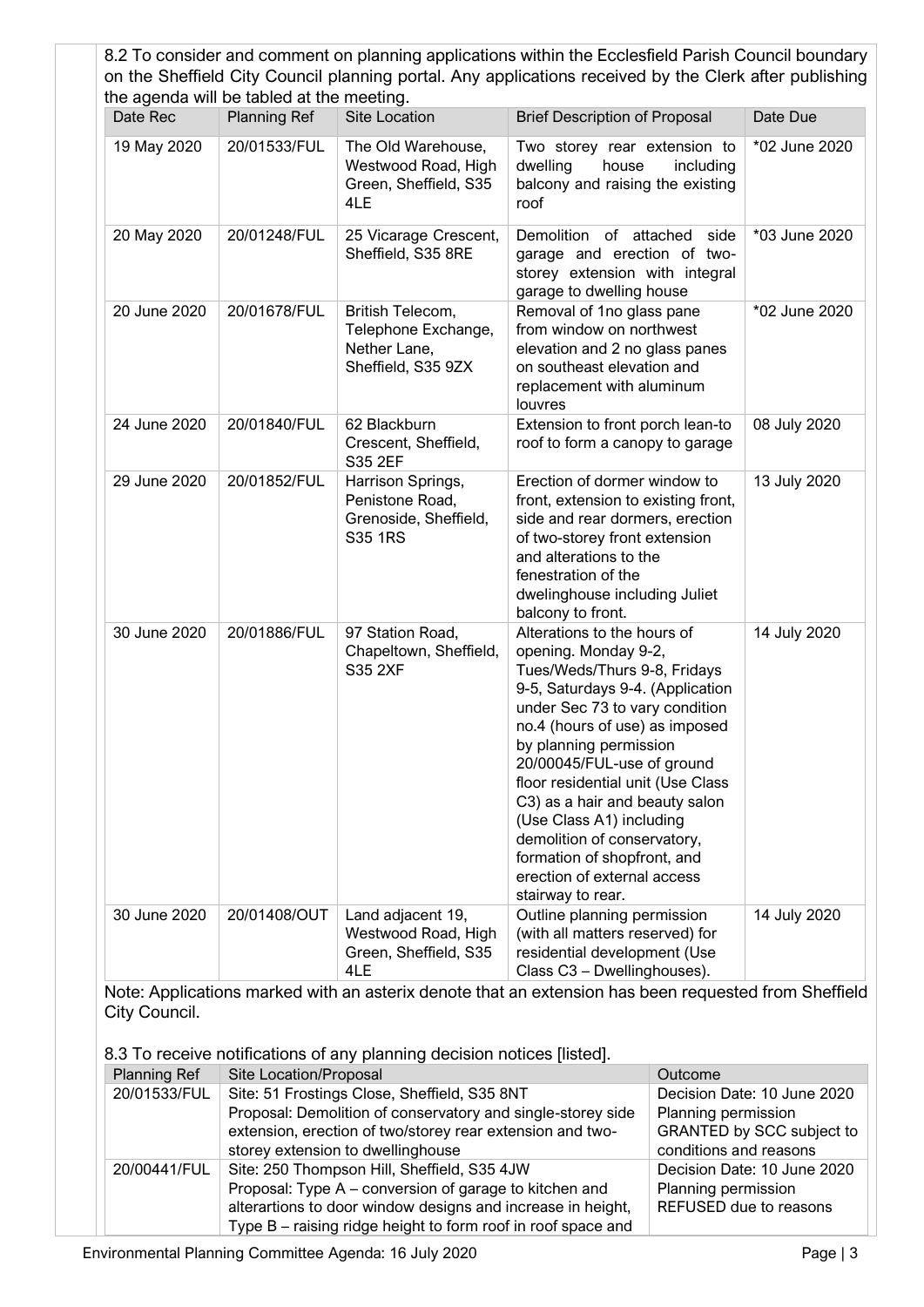|     |                                                                                                                                                                                                                 | provision of front and rear roof lights and amendments to<br>fenestration (amended description); (Application under<br>section 73 to vary condition mo.2 (approved plans) as<br>imposed by planning permission 18/04376/FUL - Erection<br>of 9 dwellinghouses) (amended plans)                                                                                                                                                                                                                                                                      |                                                                                                                   |  |  |
|-----|-----------------------------------------------------------------------------------------------------------------------------------------------------------------------------------------------------------------|-----------------------------------------------------------------------------------------------------------------------------------------------------------------------------------------------------------------------------------------------------------------------------------------------------------------------------------------------------------------------------------------------------------------------------------------------------------------------------------------------------------------------------------------------------|-------------------------------------------------------------------------------------------------------------------|--|--|
|     | 20/00839/FUL                                                                                                                                                                                                    | Site: Land adjoining 40 Moorwoods Avenue and Rear of; 43<br>to 45 Housley Park, Sheffield, S35 2UE<br>Proposal: Erection of dwellinghouse                                                                                                                                                                                                                                                                                                                                                                                                           | Decision Date: 10 June 2020<br>Planning permission<br>REFUSED due to reasons                                      |  |  |
|     | 20/00886/FUL                                                                                                                                                                                                    | Site: 170 Main Street, Grenoside, Sheffield, S35 8PR<br>Proposal: Demolition and existing building and erection of a<br>dwellinghouse                                                                                                                                                                                                                                                                                                                                                                                                               | Decision Date: 15 June<br>Planning permission<br><b>GRANTED</b> subject to<br>conditions and reasons              |  |  |
|     | 20/01308/FUL                                                                                                                                                                                                    | Site: 10 Farlow Croft, Sheffield, S35 4DY<br>Proposal: Erection of rear dormer extension to form<br>additional living accommodation and alterations to rear<br>ground flow fenestration.                                                                                                                                                                                                                                                                                                                                                            | Decision Date: 17 June 2020<br>Planning permission<br><b>GRANTED subject to</b><br>conditions and reasons         |  |  |
|     | 20/01248/FUL                                                                                                                                                                                                    | Site: 25 Vicarage Crescent, Sheffield, S35 8RE<br>Proposal: Demolition of attached side garage and erection<br>of two storey-side extension with integral garage to<br>dwellinghouse                                                                                                                                                                                                                                                                                                                                                                | Decision Date: 22 June 2020<br>Planning permission<br><b>GRANTED</b> subject to<br>conditions and reasons         |  |  |
|     | 20/01449/FUL                                                                                                                                                                                                    | Site: 52 Cinder Hill Lane, Sheffield, S35 8NG<br>Proposal: Demolition of detached garage and erection od<br>detached garage for dwellinghouse                                                                                                                                                                                                                                                                                                                                                                                                       | Decision Date: 03 July 2020<br><b>Planning Permission</b><br><b>GRANTED</b> subject to<br>conditions and reasons. |  |  |
|     | 20/01235/FUL                                                                                                                                                                                                    | Site: Sherwin-Williams Diversfield Brands Limited,<br>Thorncliffe Road, Sheffield, S35 2YP<br>Proposal: Change of use class B8 (storage and distribution)<br>to B1(c) (light industrial)                                                                                                                                                                                                                                                                                                                                                            | Decision Date: 06 July 2020<br><b>Planning Permission</b><br>GRANTED subject to<br>conditions and reasons         |  |  |
| 9.  | <b>Licensing Matters</b>                                                                                                                                                                                        | To receive notification of any planning licensing matters for consideration.                                                                                                                                                                                                                                                                                                                                                                                                                                                                        |                                                                                                                   |  |  |
| 10. | a Neighbourhood Plan.                                                                                                                                                                                           | <b>Ecclesfield Parish Council Neighbourhood Plan</b><br>10.1 To receive the formal notification from Sheffield City Council confirming that approval has been<br>granted for the designation of the Ecclesfield Parish Council area as a Neighbourhood Area in<br>accordance with Section 61G of the Town and Country Planning Act 1990 for the purpose of producing                                                                                                                                                                                |                                                                                                                   |  |  |
|     | <b>Decision Details:</b><br>http://democracy.sheffield.gov.uk/ieDecisionDetails.aspx?Id=2549                                                                                                                    |                                                                                                                                                                                                                                                                                                                                                                                                                                                                                                                                                     |                                                                                                                   |  |  |
|     | <b>Printed Decision Notice Link:</b><br>http://democracy.sheffield.gov.uk/documents/d2549/Printed%20decision%20Neighbourhood%20Plannin<br>g%20Ecclesfield%20Parish%20Neighbourhood%20Area%20Designation.pdf?T=5 |                                                                                                                                                                                                                                                                                                                                                                                                                                                                                                                                                     |                                                                                                                   |  |  |
|     |                                                                                                                                                                                                                 | 10.2 To consider any further actions that are required to progress the neighborhood plan to the next<br>stage as a result of the formal approval from Sheffield City Council as set out above.                                                                                                                                                                                                                                                                                                                                                      |                                                                                                                   |  |  |
| 11. | of the Parish Council.                                                                                                                                                                                          | <b>Community Tree Planting - Community Day</b><br>To consider location sites within the parish that are suitable for tree planting (subject to permissions)<br>that can be suggested to the Community Forestry Manager via the Community Co-Ordinator on behalf                                                                                                                                                                                                                                                                                     |                                                                                                                   |  |  |
|     |                                                                                                                                                                                                                 | Note: The Community Co-Ordinator has been approached by the Community Forestry Manager as<br>they have a project to plant a number of trees across Sheffield. Guidance is requested from the<br>committee to suggest a few different areas which are suitable to propose for planting sites. The<br>Community Co-Ordinator will then meet with the Community Forestry Manager and they will inform us<br>which area/s would be best. The next stage would be to plan a community planting day (all supported<br>by the Parks and Countryside team.) |                                                                                                                   |  |  |